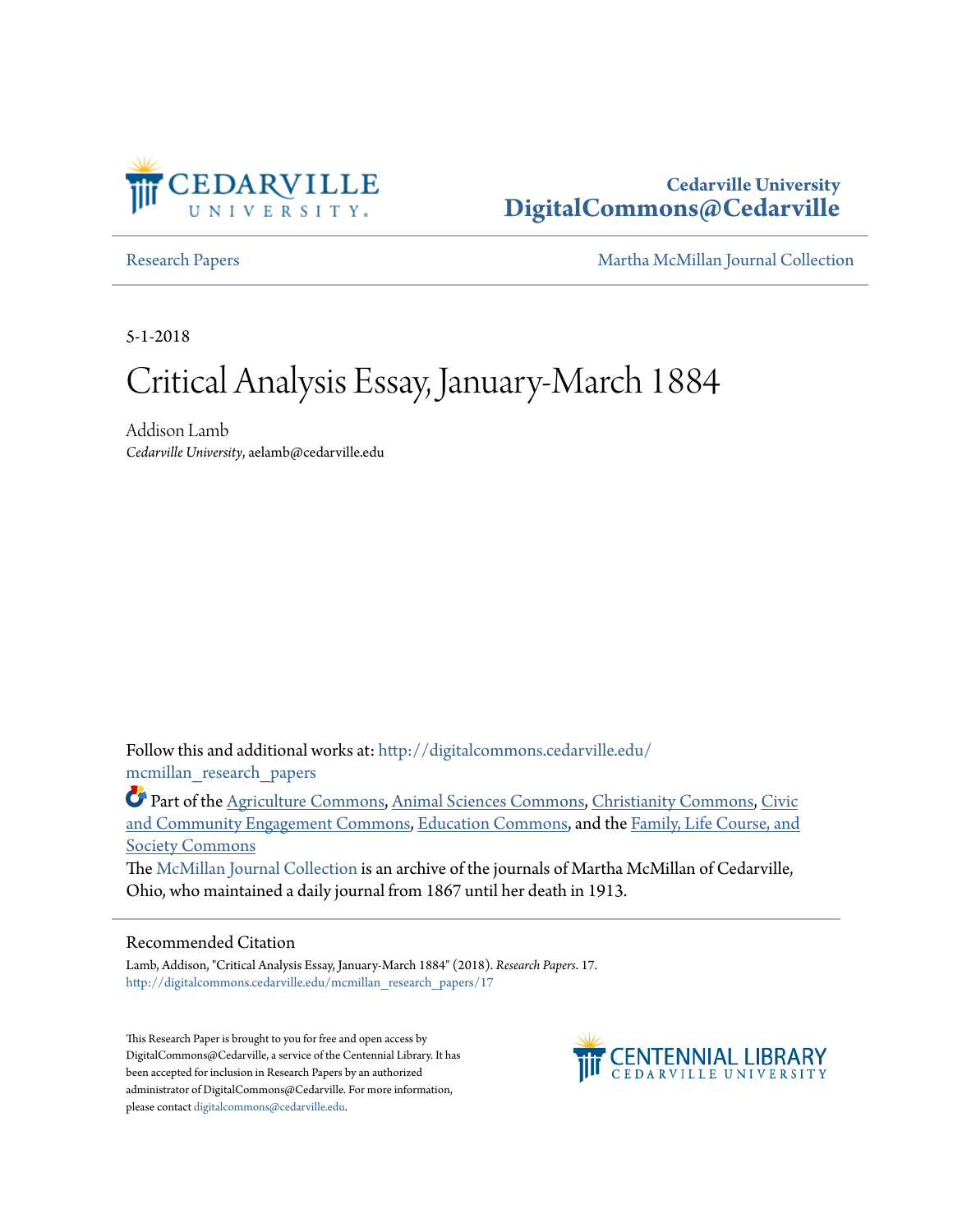#### Addy Lamb

Literary Research & Recovery

Dr. Wood

1 May, 2018

#### Critical Analysis Essay

#### January – March 1884

 Martha McMillan, born Martha Murdock, was born in 1844 to Irish immigrants, Elizabeth Richards and Robert Murdock. In 1857, Martha's family moved from her birth-place of Clinton County, Ohio to Cedarville, Ohio. It is there that Martha Murdock married James McMillan, a wealthy farmer, on January 26, 1867. On her wedding day, Martha began what would be a daily habit of journal-keeping, what scholars term life writing. Through these journal entries that span from 1867 to 1913, Martha McMillan would recount the story of her life; she would go on to raise children, take care of a house and farm, involve herself in politics, engage in social activities, and commit herself to religious teaching ("Martha McMillan Chronology"). Martha's text connects with her biography because it is a part of her biography- it is the written down account of her day and the day of others- it is a habitual, dedicated affair that provides insight into a woman's thoughts. Reading Martha's text is influential in learning about nineteenth- century American women, especially as evidence for rejecting the concept of "separate spheres".

 Life writing is a form of literature that has existed in America for over three centuries. While men utilized life writing since the dawn of America, usually with little critique, women clung to life writing in the nineteenth century. The genre allows for the expression of "virtually every aspect" of a life often seemingly undiscovered (Culley xi). Life writing, also referred to as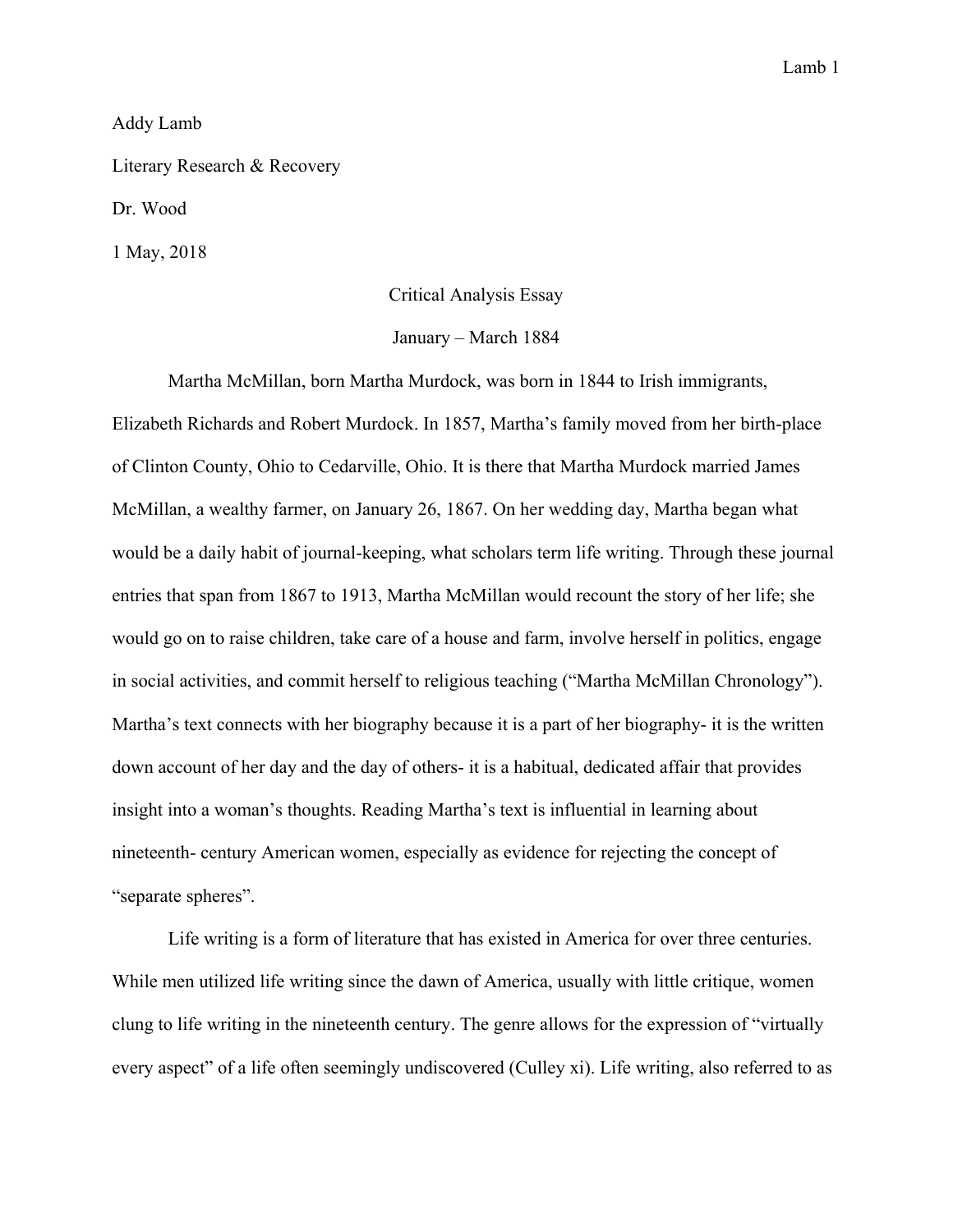diary or journal writing, has changed based on America's societal context. Women in the eighteenth and nineteenth centuries, for example, were primarily focused on being the historians for the family. For example, these women would record matters of faith, family health, travels, and agriculture. As the centuries passed and the emergence of the "self" began, women's life writing followed the pull towards inward thoughts and feelings. Margo Culley notes how "we can chart the changes from diarist as family and social historian to the modern diarist whose principal subject is the self" (Culley 4). While the focus of women's life writing has changed tremendously throughout the years, one timeless feature is that "the diary is always in process, always in some sense of fragment", representing a "continuous present" (Culley 19, 20). Another scholar argues that "diaries and journals document the experiences of Midwestern American women--ordinary women whose daily lives passed unnoticed and whose texts now stand, for the most part, as the only extant records of their lives" (Bunkers 16). Life writing allows for historically unnoticed women to be discovered and respected as dedicated, flexible, and intelligent individuals.

 Martha's journals conform to stated literary conventions, the first example being the structure of each journal. Life writing often resembles some form of cyclical rhythm, and as one scholar argues, "the calendar year provides the structural rhythms of many diaries" (Culley 20). The beginning and end of each year provided Martha with a chance to pause and reflect on her pains of the past and hopes for the future. Furthermore, Martha begins a new journal at the start of each calendar year, marks her anniversaries and family birthdays, and notes the date of every sermon. The cyclical nature of Martha's life, even the daily rising and setting of the sun or the changing of calendar year, produces a text which includes shortcuts, or roadmaps, to certain types of information.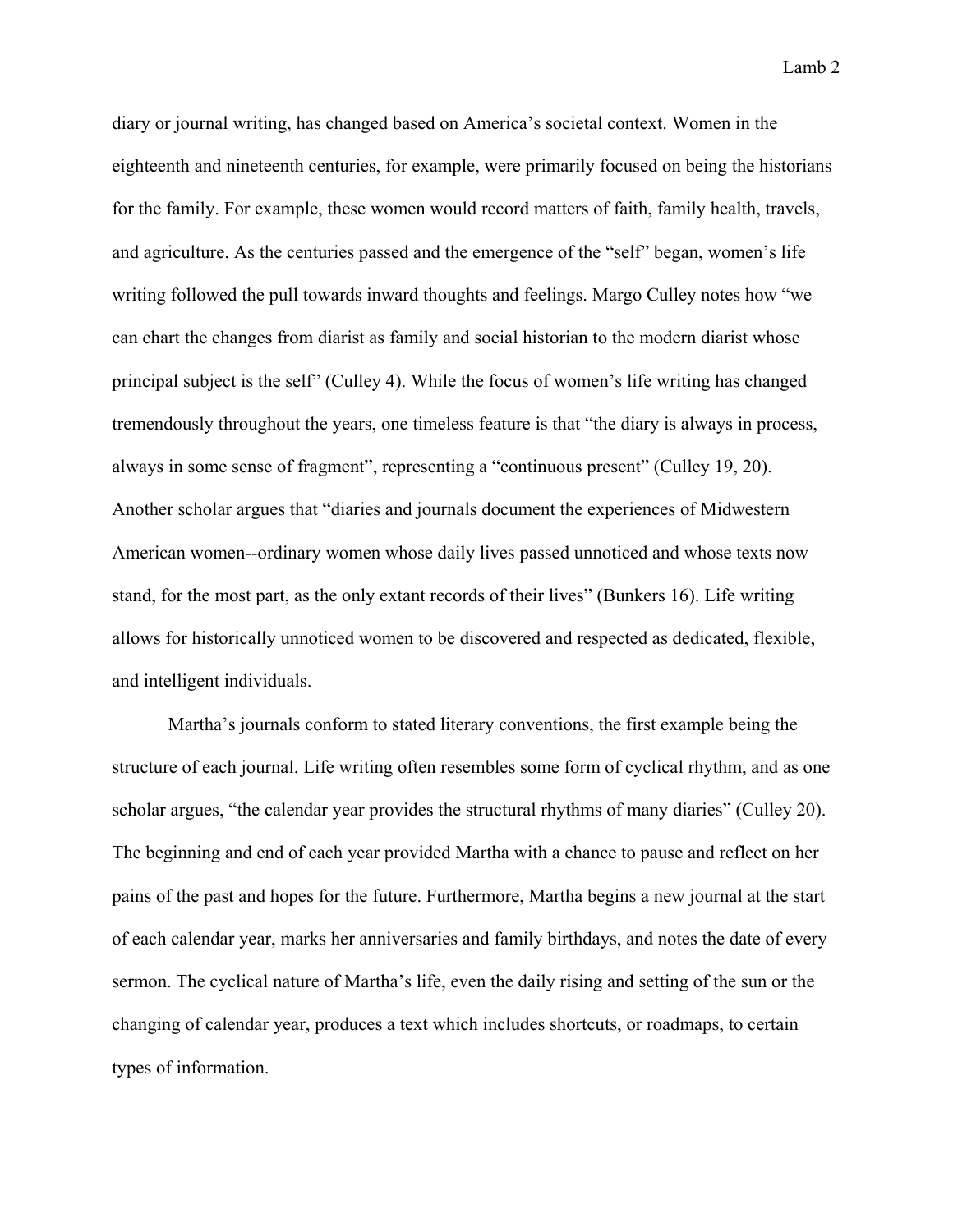Martha begins the 1884 journal with the following sentiments: "New Years-Day. 1884. Today the New Year has spread before us- What is history; What shall its lessons be?" (McMillan 1884). A commitment to structure and its consequential time for reflection directly relates to the stated literary conventions of life writing. The conformity to genre directs the reader on where to first read for an overview of Martha's thoughts. Since Martha's journals conform to the life writing genre of eighteenth and nineteenth century women, a researcher may search her texts for important historical information. For example, on January 2nd, Martha notes the death and burial of a "Mr. John", who was "born in Chester District South Carolina Aug 12th 1820 and died in Xenia Ohio Dec 30th 1883 aged 63 years" (McMillan 1884). As Culley has argued in her text, the life writer has taken on the role of family and town historian, especially reliable regarding milestones and deaths in the community (Culley 6).

 Further examples of Martha's conformity to genre from the four months of the 1884 journal include information regarding the economic state of the farm, Martha's religious observations, and keeping track of the family and visitors. On February 17th, 1884 Martha writes, "Mr Mc and I at church- Mr Mortons text 'Go ye into all the world and preach the gospel to every Creature'. This afternoon spent with the children After night Bible reading and Catechism" (McMillan 1884). Martha's commitment to religion as a family matter conforms to the genre of life writing prevalent during her time period. Women wrote about the state of faith in their homes and communities, often adding their own applications to the sermons preached. Women's life writing includes an abundance of historical information, especially regarding the state of faith in a community, that other documents may not provide.

 Martha McMillan's life writing functions within a limited historical context in which women, contrary to some scholarship, were not bound to the private sphere. Martha was a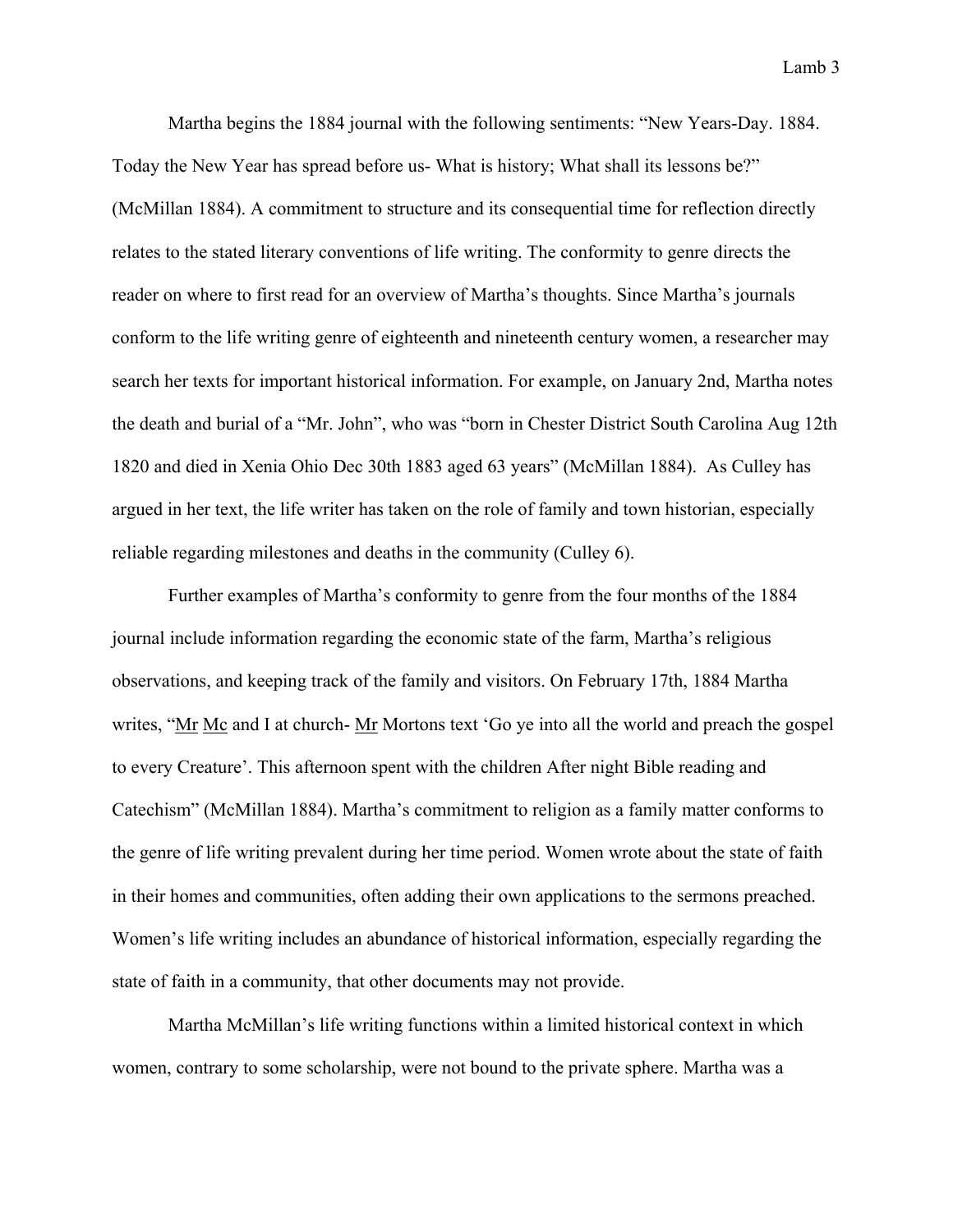woman active both inside and outside the home, as evidenced through her textual references to going on calls, teaching Sunday school, traveling, and giving speeches. However, many readers would consider her a restrained, domestic housewife based on their preconceived notions that nineteenth-century women operated within the concept of "separate spheres". In order to recognize Martha as a woman not constrained to the myth of "separate spheres", one must understand that this term is often considered factual to those researching nineteenth-century women. In fact, in her preface to the special addition in *American Literature,* Kathy N. Davidson labels the 'separate spheres" concept a "retrospective construction that has had the effect of recreating a binary gender division among contemporary critics that influences what books we write, read, teach, and cite in our own work" (Davidson 443). Since the binary-thinking is so prevalent in academic circles, a proper discussion of this development is needed before critically analyzing Martha's text.

The idea of "separate spheres" is appealing due to its exclusivity, its binary nature, and its suggestion that women chose the world of the sentimental, domestic, and private space. Therefore, the binary influences scholars to conceptualize the entirety of the nineteenth century in this same separatist manner, "according to this metaphor, nineteenth-century America was neatly divided up according to an occupational, social, and affective geography of gender" (Davidson 444). While compartmentalizing is seductive, this habit leads to incorrect assumptions about the daily lives and works of nineteenth century women writers like Martha. "Separate spheres" further leads scholars to misconstruct women as individuals incapable of writing "important" texts or of having influence outside the home, unlike men who would represent the public realm. Rather than accept the notion of "separate spheres", scholars should analyze the discourse surrounding feminine domesticity in the nineteenth century. The results of this analysis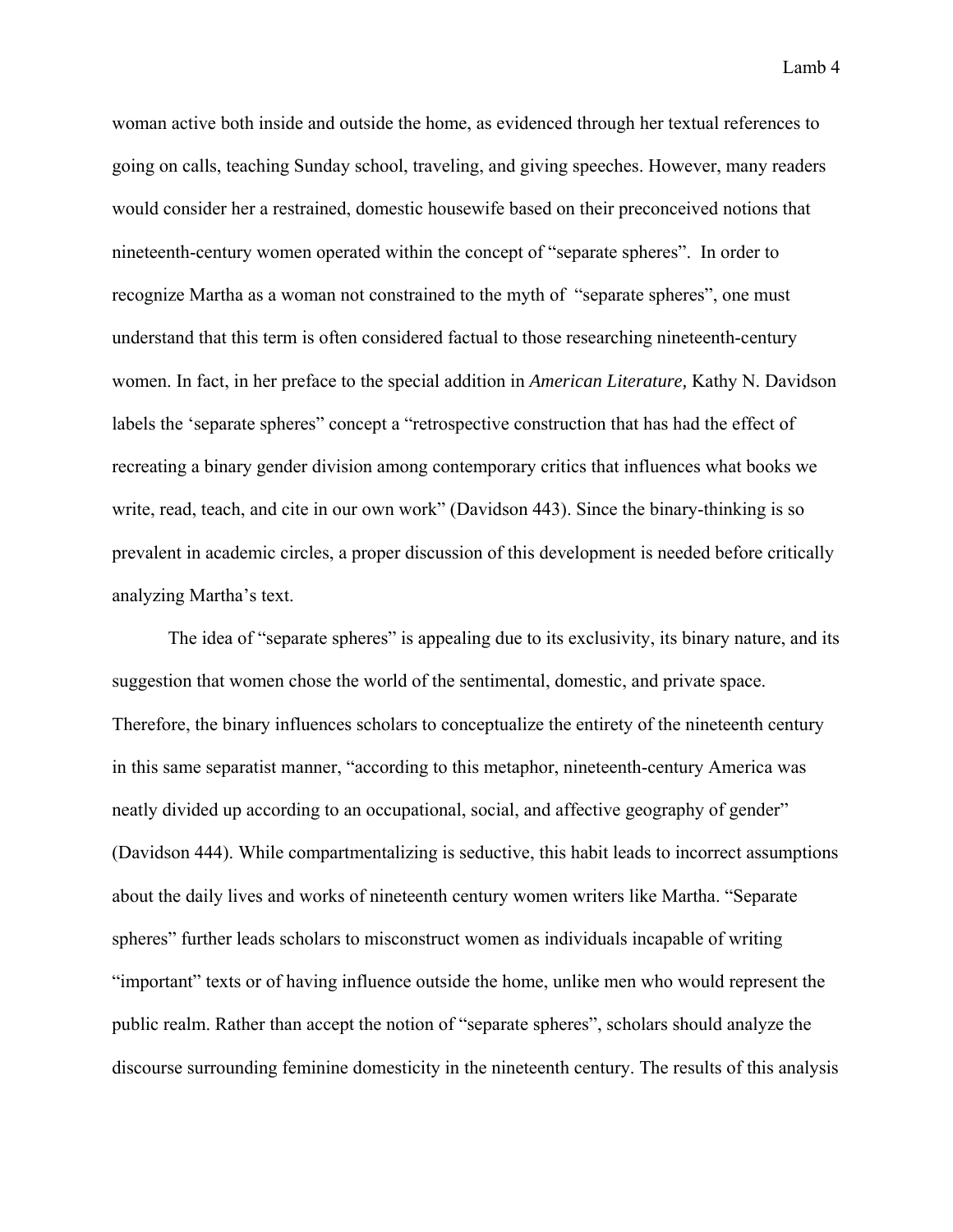are that women were extremely influential both inside and outside the home, and that their texts provide historical insights and emotional connections similar to the capabilities of male writers.

 Kathleen McHugh's *American Domesticity: From How-To Manual to Hollywood Melodrama* analyzes two influential writers of nineteenth-century American domesticity: Lydia Child and Catharine Beecher. When referencing Child's work, Hugh explains "her text demonstrates in microcosm the contradictory economic underpinnings and social ambivalences that domesticity ultimately contains and manages, contradictions that would be resolved in Beecher's much more systematic ideological construction" (McHugh 17). Child and Beecher were influential in the discourse surrounding domesticity, and both suggested domesticity was important to the formation of the family, home, and public. Housekeeping and domestic femininity placed importance on women like Martha McMillan, and allowed her to start from the home to influence the world. Domesticity, or "women's work", as Catharine Beecher suggests, "lays the very foundation of democracy" (McHugh 48). If domestic discourses provided the power for women to influence society outside of the private realm, then women surely bought into the discourse and practiced spiritual, bodily, and educational tasks for the future of American democracy (McHugh 45, 48, 50).

 Furthermore, in the nineteenth century, domestic femininity "provided for the invention via triangulation of a sentimentalized relation to property (domesticity), a gender identity (womanhood), and a moralized authenticity ("true") as the measure of both" (McHugh 58). McHugh argues that the cult of domesticity existed so prevalently that women were the bodies to the following elements, "a sentimentalized and morally based sexuality and maternal function, an innate affiliation with the domestic, a subjectivity limited to "personal" life, a sense of power constrained to interpersonal influence, and finally a tendency for the object "woman" to override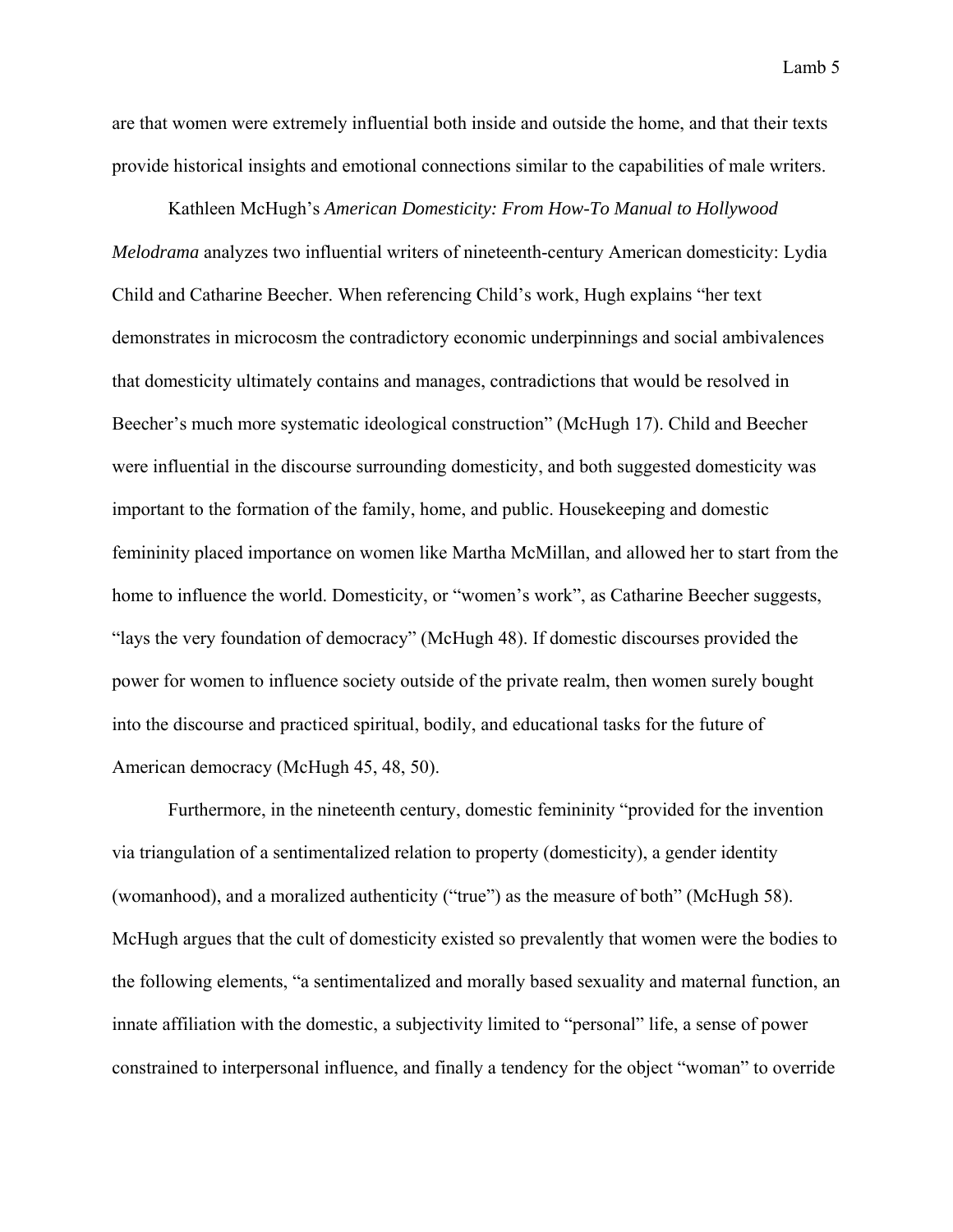other social and material differences" (Davidson 58). While the list seems negative and oppressive, women like Martha McMillan could utilize their affiliations with the domestic and personal to educate children, connect with fellow citizens over matters of religion and morality, and override culturally ingrained differences.

 Catharine Beecher's *Treatise* presented women as the keepers of the home and the creators of democracy: "both of these concerns- the character and function of domestic space and the housewife's role in the development of future American citizens- necessitate the housewife's absence from both public life and citizenship. Thus the discipline of domesticity produces femininity as paradoxically subordinate and privileged" (McHugh 43). However, as I will argue through Martha's text, women were, in fact, influential *and* present in public life. Instead, women used their domestic influence outside the home to mold and shape the future of democracy.

 Lora Romero's *Home Fronts: Domesticity and Its Critics in the Antebellum United States*  addresses how the "study of nineteenth-century culture seems to have consistently organized itself around binarisms (dominant/marginal, conservative/countercultural, unconscious/selfreflexive, active/passive" (Romero 5). If the prevalent binaries appear in scholarship, then the image of the nineteenth century should be reassessed for assumption and error. A primary way to accomplish this reassessment and "puncture the separate spheres" is through "a little research", most easily through the first-hand accounts of life writing (Davidson 460). Martha McMillan's journal becomes the research in which scholars can reassess their preconceived notions of domesticity and womanhood in the 1800s.

 Through her journal, Martha provides a rejection of the separate spheres concept. Instead of remaining in the home, often considered the "domestic" or "private" sphere, she utilized the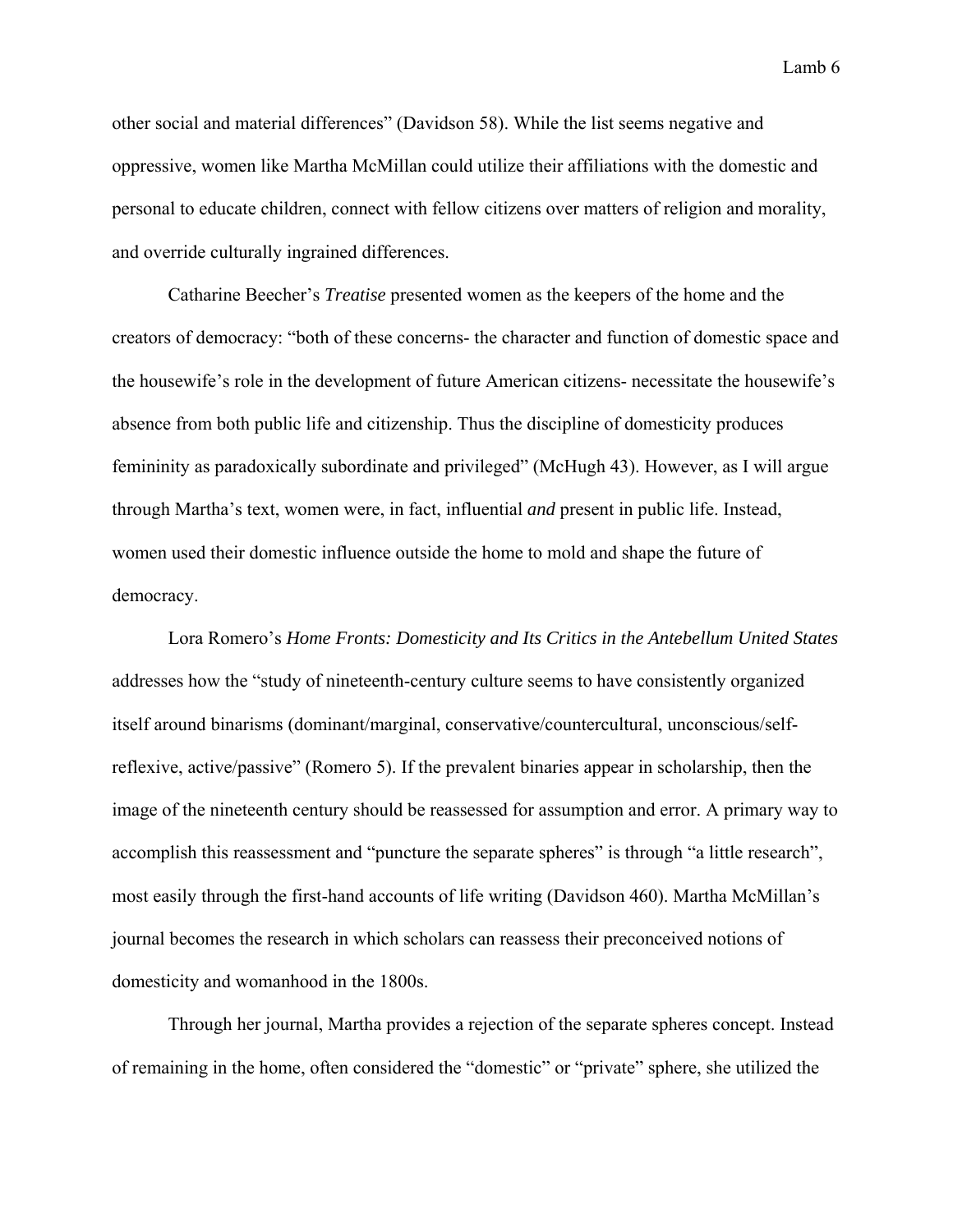concept of domesticity in the public sphere. Her reality was, in fact, quite the opposite to what some scholars suggest. Martha influenced her family and community in numerous ways, especially outside of the home through interpersonal relations and education. Martha's journals, specifically January through March 1884, suggest that domesticity may not be what scholars often perceive it to be. I wish to posit that Martha appears in three specific manners throughout her text: as an educator, as a traveler, and as a knowledgable citizen.

 First, Martha educates not only her children in the home, but children and adults at church or via her notes and letters. Martha does not function within a separate sphere from the rest of society, nor do her words remain in private. Rather, Martha utilizes the idea of the domestic woman as educator, as explained by Beecher, as a means to converge with the public. Furthermore, Martha educates in religious manners, thus reflecting Beecher's theory that a domestic woman should meet spiritual needs, both metaphysically and physically (McHugh 45). The examples of education from the months of January, February, and March 1884 are abundant.

 On the 30th of January, Martha references a prayer meeting at her home, evidence of a communal aspect to religious education (McMillan 1884). On March 23rd she writes, "Mr Mc and I at church- Mr Mortons text. 'And in this mountain Shall the Lord of hosts make unto all people a feast of fat things, a feast of wine on the leaf, of fat things full of marrow, of wine on the leaf well refined.' Our friend Mrs S- and Fannie Sloan S- at church- they bid us good bythey go away in the morning. This afternoon Fannie and I read to the children. This eve Bible reading and catechism." (McMillan 1884). Martha functions as a religious and domestic educator training Fannie to read to the children- the children she will possibly mother one day. In this way, Martha is ingraining religious practices as a habitual affair into the future generation, a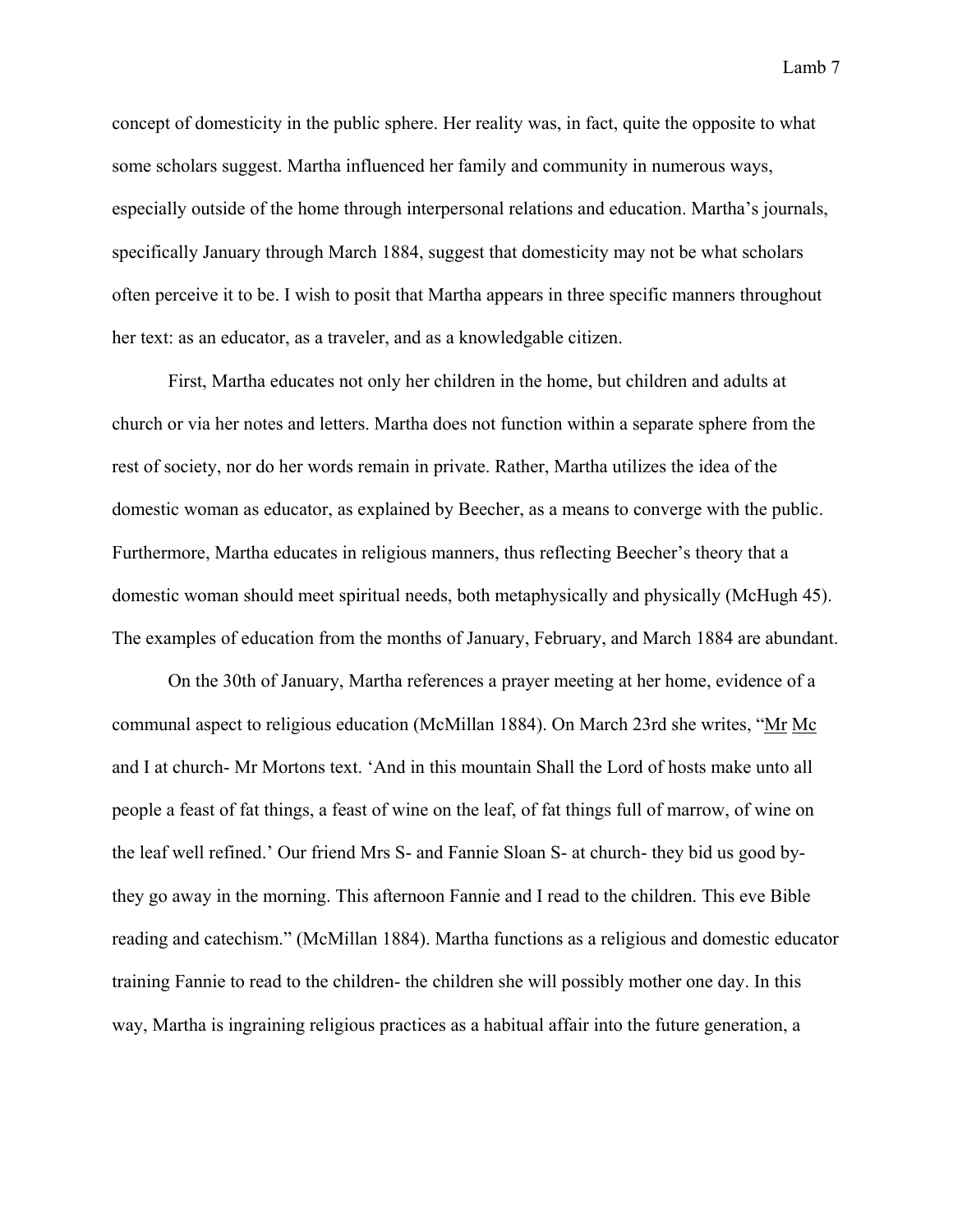concept of domesticity that grants the woman-as-educator tremendous power and influence in society.

 Martha's life writing contains references to her act of sending sermon notes to an ill community member, Georgia Bronegan, on February 25th, March 3rd, 10th, and 24th (McMillan 1884). Unlike the "separate spheres" concept, Martha has the authority to send religious texts outside her home in order to educate a fellow citizen. Furthermore, Martha recalls sermons throughout her journals and on February 3rd invites Londoners off the pike into her home— educating these strangers about American domesticity (McMillan 1884).

 Martha also functions as a traveler- a contrast to the idea of a housewife as restrained to the home. On January 28th, she makes a few calls— Martha is not bound to the home, she is a moving force that visits people in their spaces. On February 21, she "calls" on Georgia Bronegan and spends two hours with her (McMillan 1884). Martha's journal entry on March 14 provides insight into the reality of nineteenth century women: "At eight O clock Mr Mc and I left Fannie and Mary Caldwell in charge and left for Springfield- We met Silas and Mollie there according to appointment. We took dinner together - the principle business to day in S- was a cloak and a Suit- of clothes for Mr Mc at Jason Philips establishment- To complete there we will go back next week- We came home by way of C- this eve and stopped to speak to sister Jeannette." (McMillan, 1884). Not only is Martha traveling, but she is traveling for a purpose that she is well-aware of and prepared for, as evidenced through leaving two individuals "in charge" to complete this "principle business" (McMillan 1884). Life writing allows for a better understanding of which sphere women resided in, the answer being both. Thus, the binary of the "separate spheres" does not hold true when placed alongside Martha's journals.

Lamb 8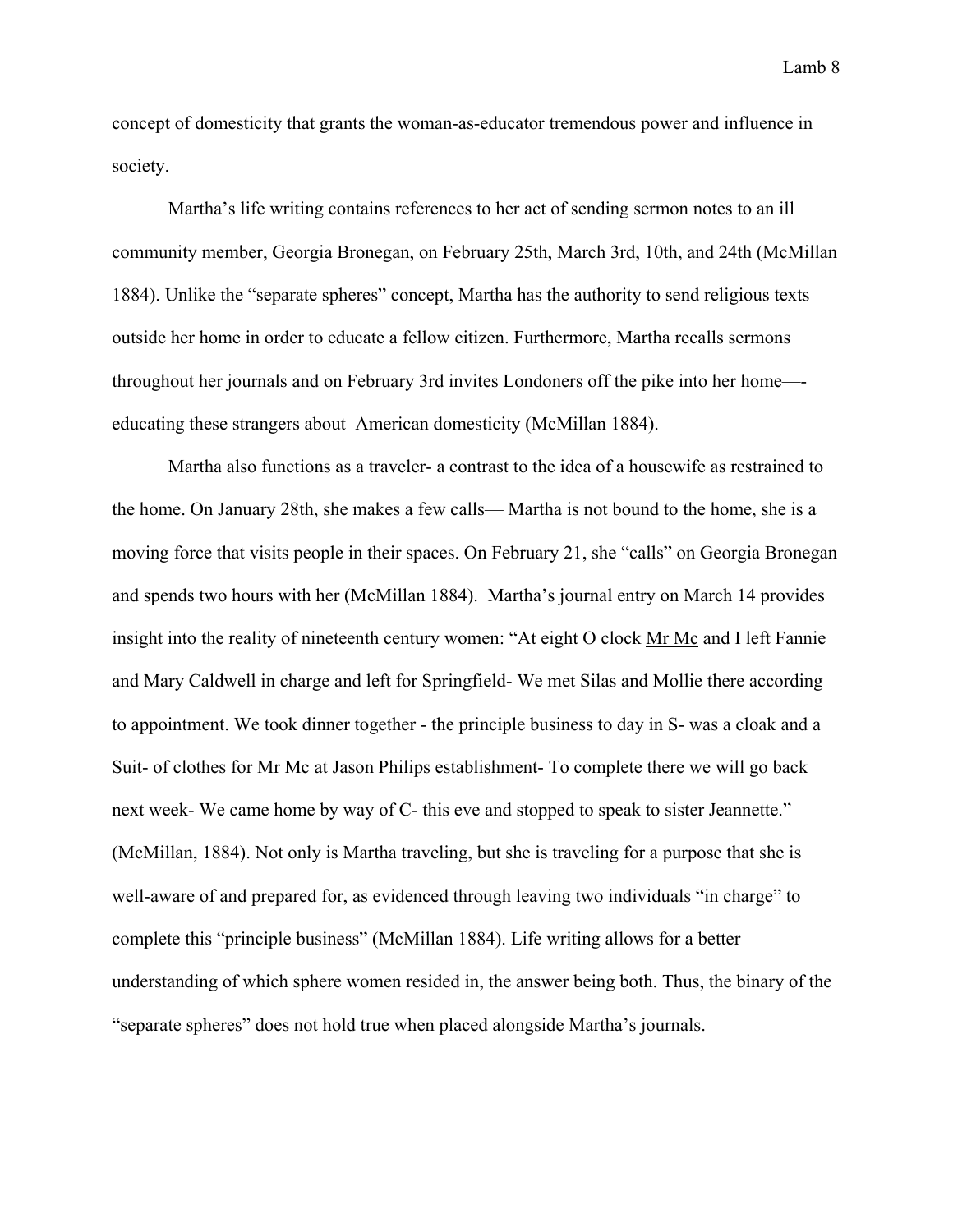Finally, Martha's journals evidence that she was a knowledgeable citizen- not a woman bound to the home or incapable of creating a worthy, informed text. Three instances from January-March 1884 discredit the "separate spheres" argument. The first instance is Martha's reference to the Great Cincinnati Flood from February 9-12, a natural disaster that devastated the area (McMillan 1884). Through her journals it becomes obvious that Martha is knowledgeable of public happenings, even those hours away. The second reference to a public situation is the murder trials of Harris and Haymoth that Martha notes on March 11th (McMillan 1884). In her journal, Martha is careful to name those who attended the trial and what the final verdict wasmore evidence that a woman could function knowledgeably with information from the public sphere. The third instance in Martha's journal is the Cincinnati Court House riot that she references on March 31st saying, "The daily paper full of the account of the riot in Cincinnati Saturday and yesterday- over one hundred killed." (McMillan 1884). Not only is Martha aware of public events, but she is also capable of journaling the facts in order for future readers to better understand history.

 Martha McMillan's journals should be considered through the appropriate lens: one which is not confined to the notion of "separate spheres". In reality, both the text and life behind the text utilize the discourses surrounding domesticity to influence society. Just as Martha McMillan was not separated from public life, her text should not be hidden under misconstructions surrounding women's life writing.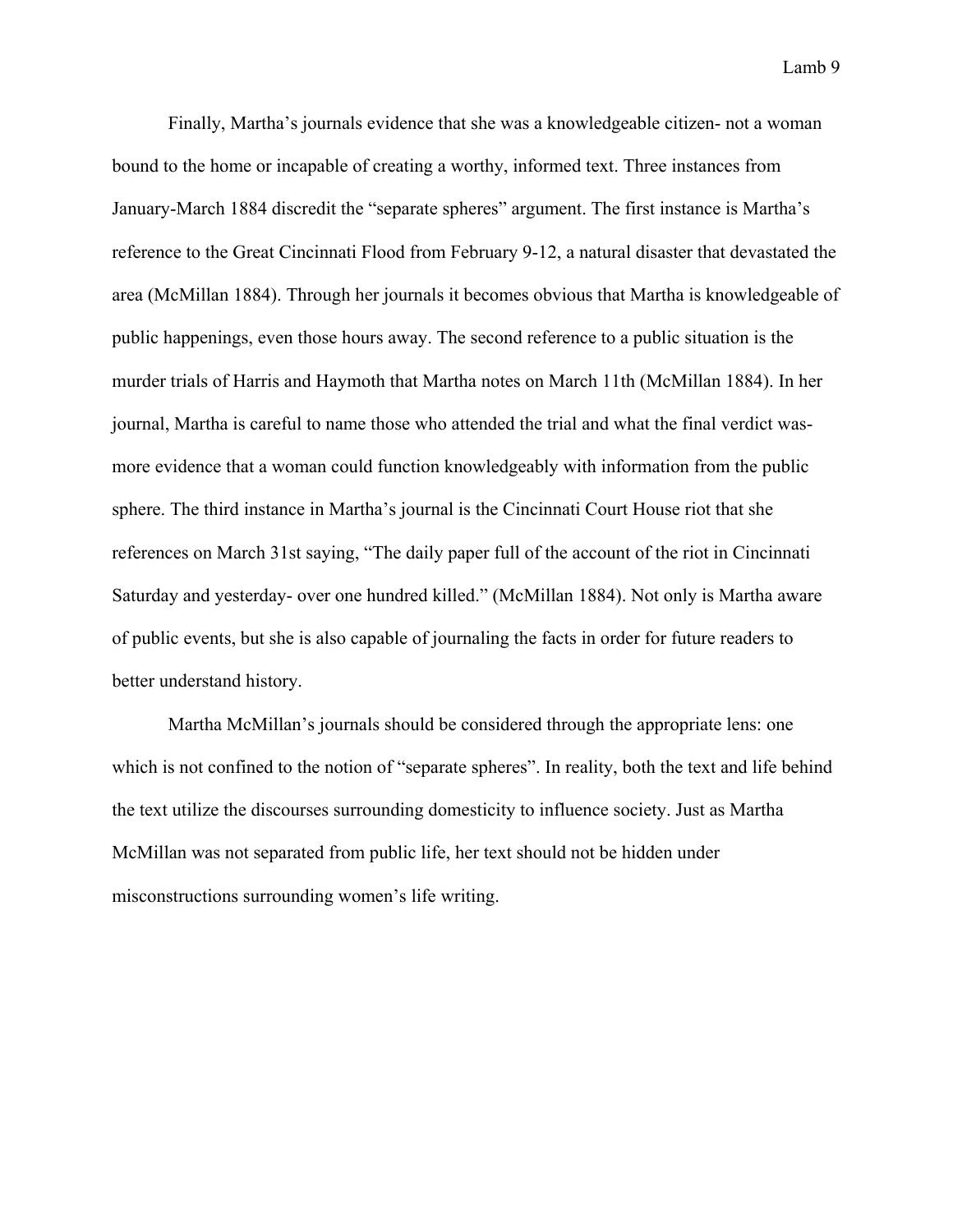### Works Cited

Bunkers, Suzanne. "Reading and Interpreting Unpublished Diaries by Nineteenth-Century Women". *Auto/Biography Studies.* Volume 2, Issue 2, 1986. pp. 15-17.

Clinton, Catherine. *The Other Civil War: American Women in the Nineteenth Century*. New

York : Hill and Wang, 1999., 1999. EBSCO*host*, 0-

search.ebscohost.com.library.cedarville.edu/login.aspx

direct=true&db=cat02507a&AN=ohiolink.b19200325&site=eds-

live.